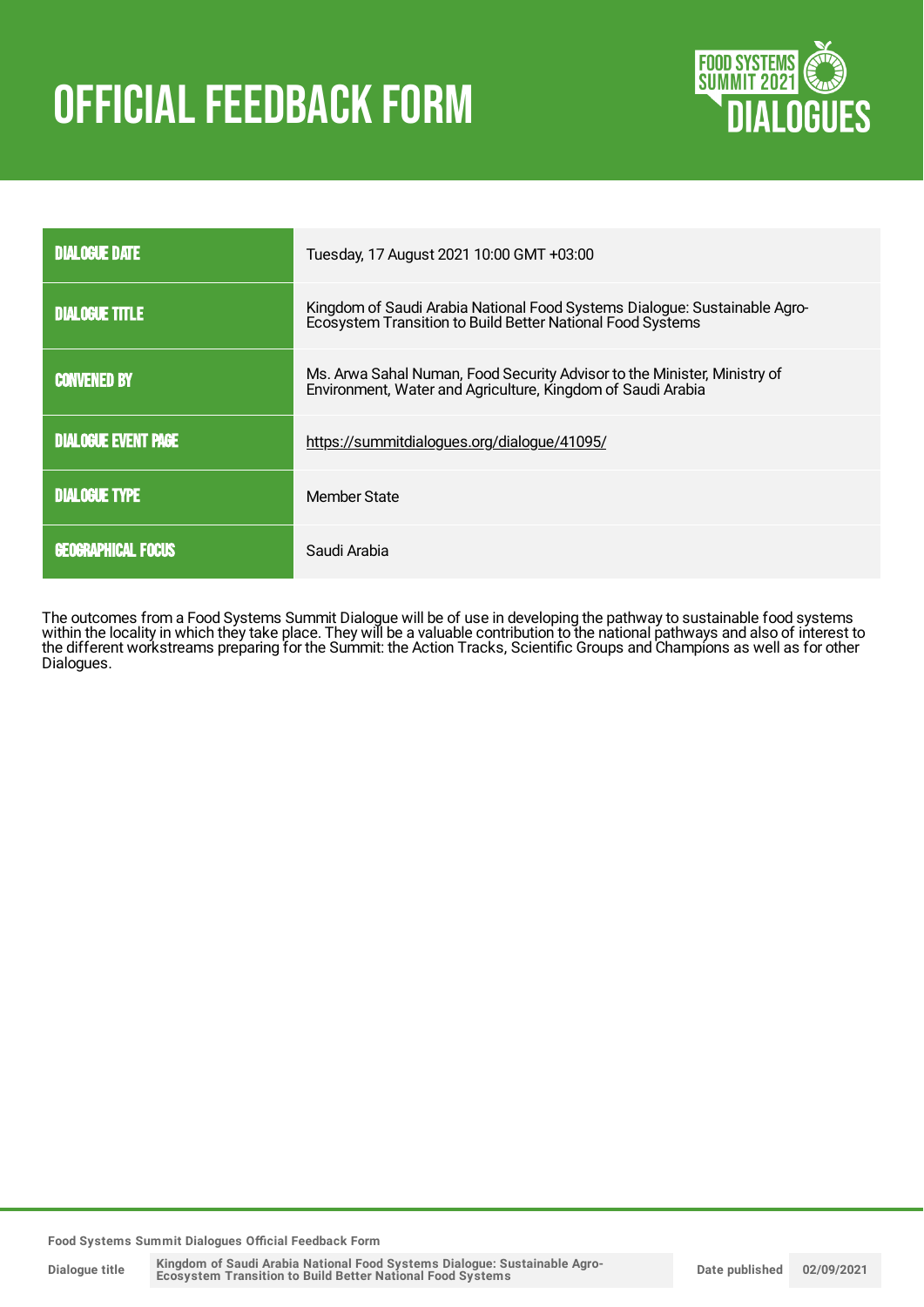## 1.PARTICIPATION



#### NUMBER OF PARTICIPANTS FROM EACH STAKEHOLDER GROUP

| 5 | Small/medium enterprise/artisan             |                | Workers and trade union                     |
|---|---------------------------------------------|----------------|---------------------------------------------|
| 5 | Large national business                     |                | Member of Parliament                        |
| 3 | Multi-national corporation                  |                | Local authority                             |
| 3 | Small-scale farmer                          | 15             | Government and national institution         |
| 3 | Medium-scale farmer                         |                | Regional economic community                 |
| 3 | Large-scale farmer                          |                | <b>United Nations</b>                       |
|   | Local Non-Governmental Organization         |                | International financial institution         |
|   | International Non-Governmental Organization | 3              | Private Foundation / Partnership / Alliance |
|   | Indigenous People                           | $\overline{2}$ | Consumer group                              |
|   | Science and academia                        |                | Other                                       |
|   |                                             |                |                                             |

**Food Systems Summit Dialogues Official Feedback Form**

**Dialogue title**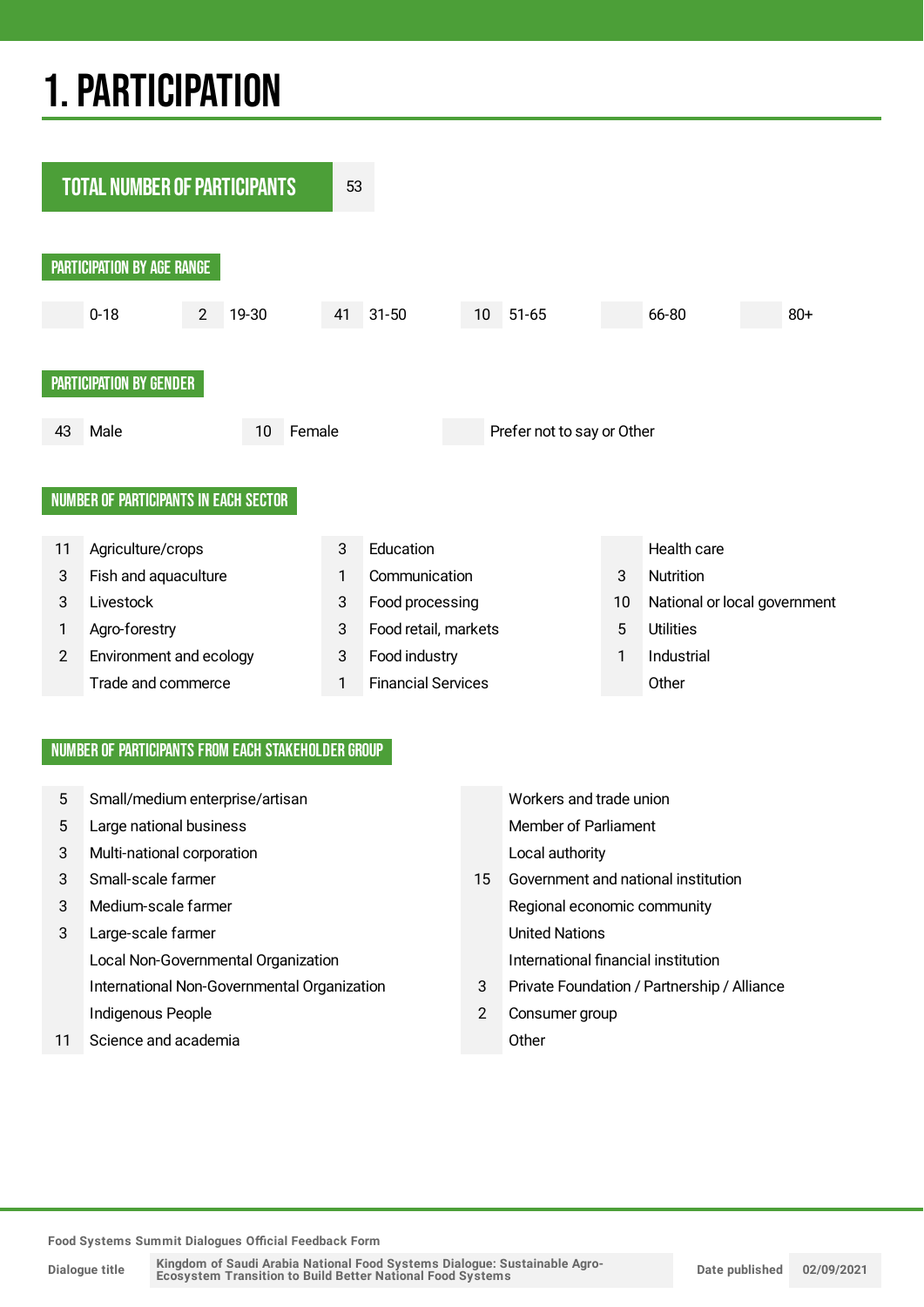## 2. PRINCIPLES OF ENGAGEMENT

HOW DID YOU ORGANIZE THE DIALOGUE SO THAT THE PRINCIPLES WERE INCORPORATED, REINFORCED AND ENHANCED?

On August 17, 2021, the Ministry of Environment, Water and Agriculture hosted the second meeting of the national dialogue on determining the pathways of the Kingdom of Saudi Arabia for the sustainable transformation of the agricultural ecosystem to build better national food systems. The dialogue was organized through the participation of multi-stakeholders involving policy-makers, governmental and private institutions, and companies operating in the agricultural and food sector, academics and researchers, in addition to producers, small and large farmers, to achieve the principles of multiplicity and diversity of participating experiences, exchange and develop ideas and find common solutions among the participating parties.

#### HOW DID YOUR DIALOGUE REFLECT SPECIFIC ASPECTS OF THE PRINCIPLES?

In this dialogue, key themes affecting our food systems were discussed by presenting the multiple dynamics around the development of effective nature and science-based solutions in the presence of a high-level panel of experts and many stakeholders. • Nature-based solutions to protect ecosystems and biodiversity services for developing more sustainable food systems in the Kingdom of Saudi Arabia • Science-based solutions to enhance resource use efficiency to tackle the challenges faced by our Food Systems • Future Pathways to facilitate stakeholders across the supply chain towards the adoption of new agricultural and value chain innovations to deliver sustainable and efficient food systems

DO YOU HAVE ADVICE FOR OTHER DIALOGUE CONVENORS ABOUT APPRECIATINGTHE PRINCIPLES OF ENGAGEMENT?

A multi-pronged approach by engaging and working to collect data on multiple dynamics, solutions and future pathways will maximize the contribution of all participants and enable them to work together in an equal, meaningful and productive manner.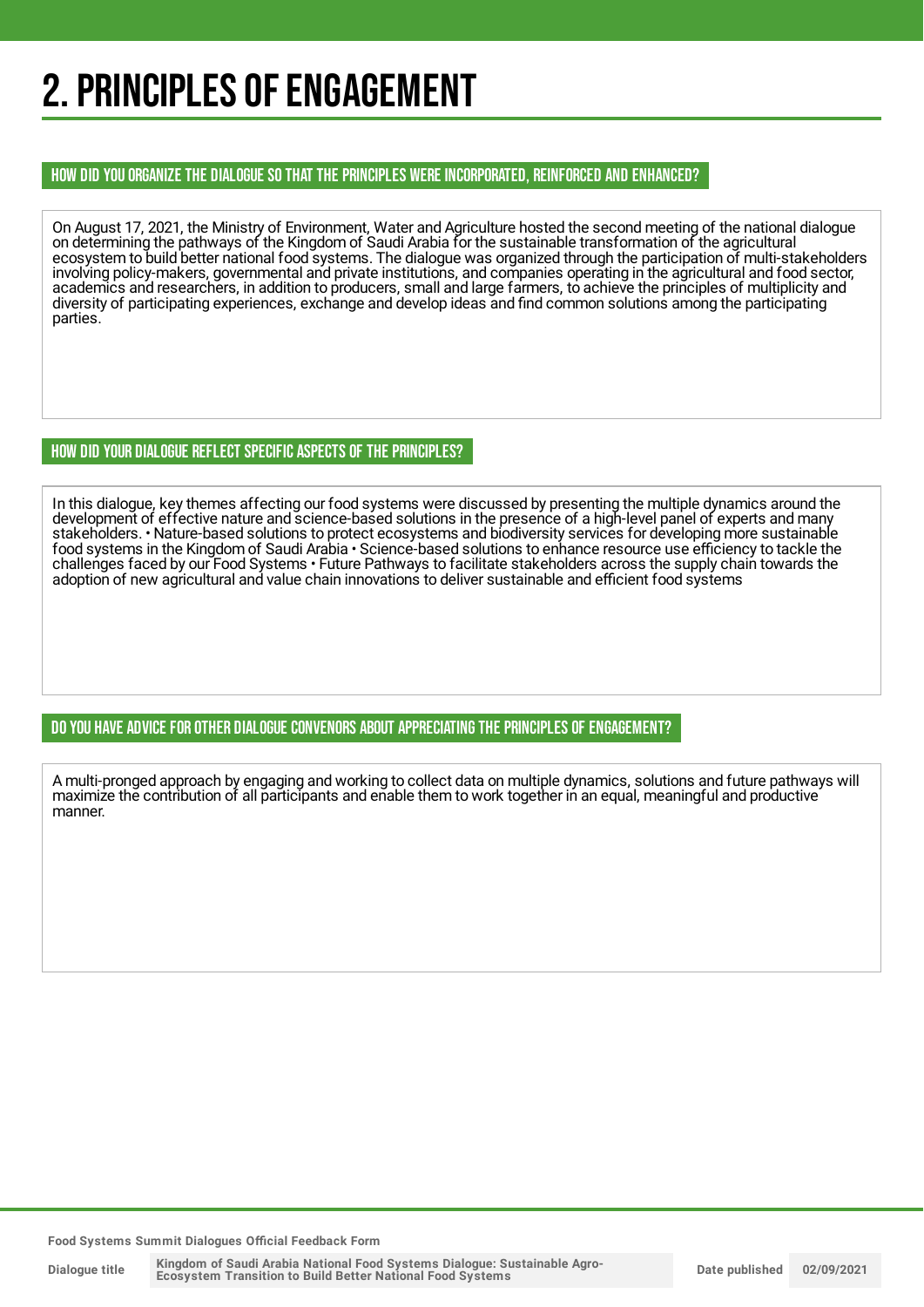## 3. METHOD

The outcomes of a Dialogue are influenced by the method that is used.

DID YOU USE THE SAME METHOD AS RECOMMENDED BY THE CONVENORS REFERENCE MANUAL?

✓ **Yes No**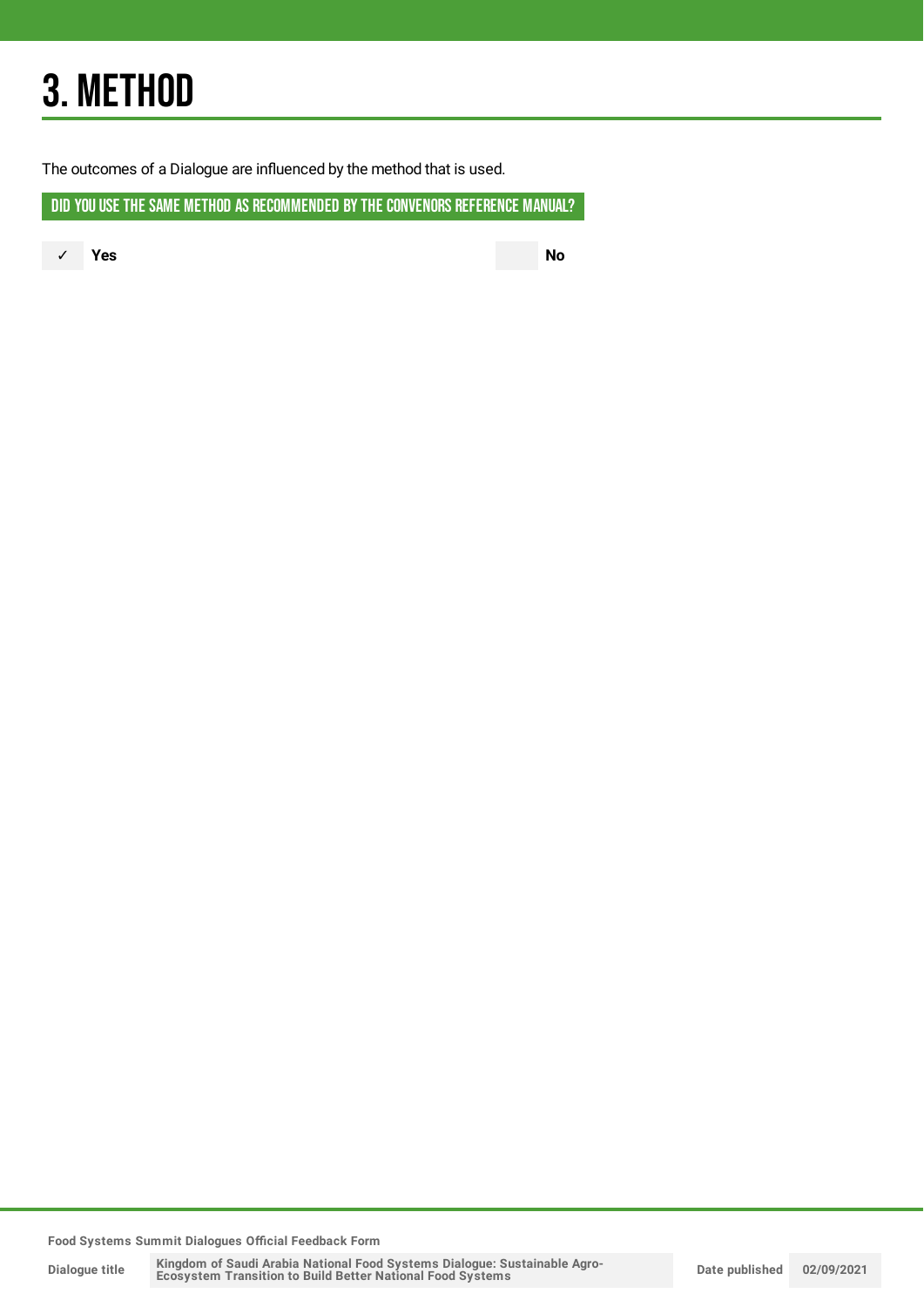## **4. DIALOGUE FOCUS & OUTCOMES**

### MAJOR FOCUS

Developing effective solutions that have a direct impact on the food systems in the Kingdom and setting future paths towards adopting new agricultural and food innovations in the food chain to develop sustainable and efficient food systems.

#### ACTION TRACKS

- ✓ Action Track 1: Ensure access to safe and nutritious food for all
- ✓ Action Track 2: Shift to sustainable consumption patterns
- ✓ Action Track 3: Boost nature-positive production
- ✓ Action Track 4: Advance equitable livelihoods
- ✓ Action Track 5: Build resilience to vulnerabilities, shocks and stress

#### **KEYWORDS**



**Food Systems Summit Dialogues Official Feedback Form**

**Dialogue title**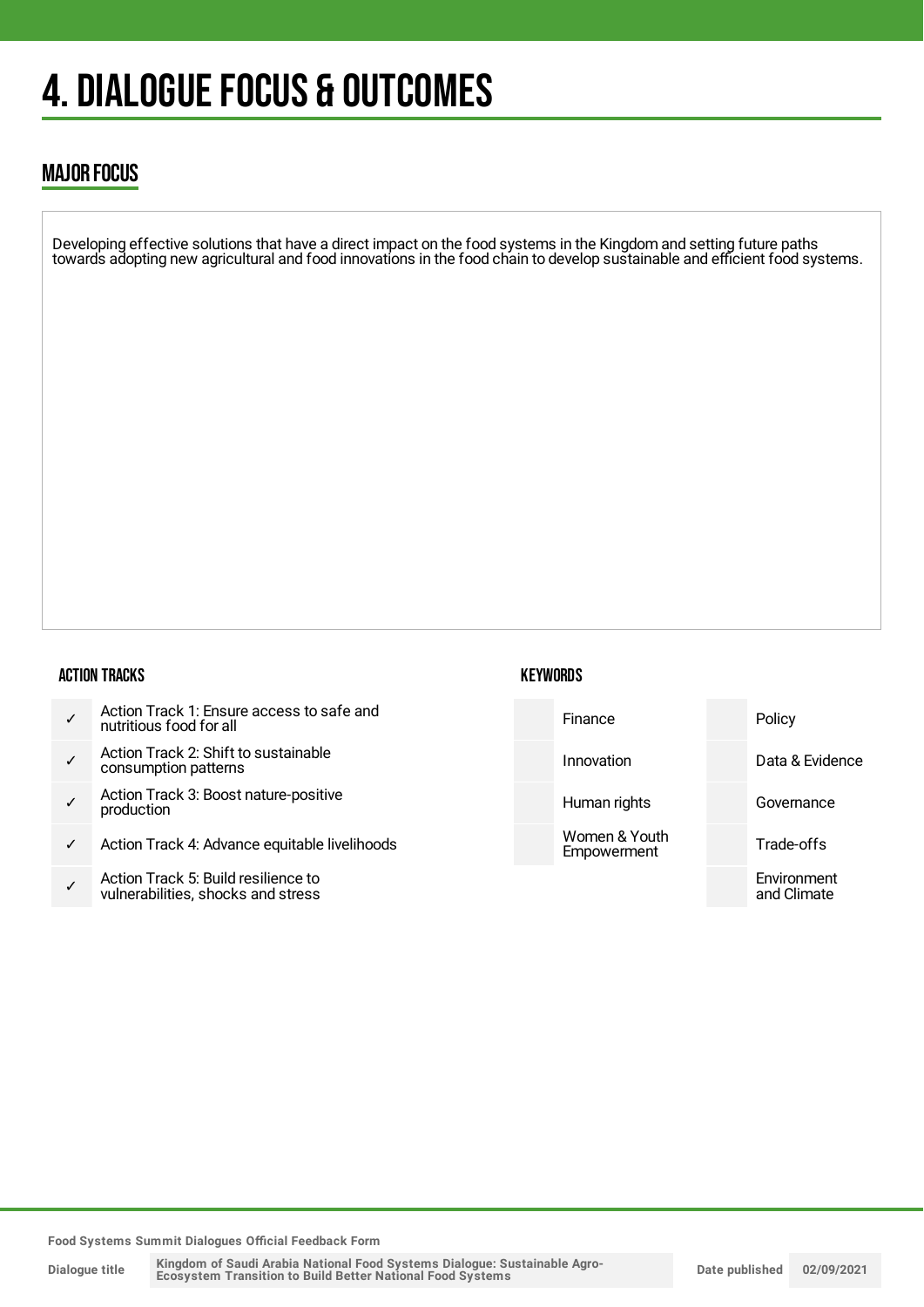### MAIN FINDINGS

• Giving priority to the introduction and application of modern agricultural systems, such as advanced protected agriculture, vertical farming, precision and controlled environment agriculture, and working to improve them in proportion to the nature of the agricultural sector in the Kingdom.

• Creating an integrated system concerned with collecting various agricultural and food information and activating its role, which would identify market needs, monitor food supplies and demand, and detect and predict commodity shortages, in order to support decision-making.

• Encouraging the exchange of experiences and international cooperation with research centers and universities in the leading countries in the field of food security

#### ACTION TRACKS

|  | Action Track 1: Ensure access to safe and<br>nutritious food for all |
|--|----------------------------------------------------------------------|
|--|----------------------------------------------------------------------|

- ✓ **Action T** consum
- ✓ Action T producti
- Action T
- ✓ Action T vulnerab



| Frack 1: Ensure access to safe and<br>ıs food for all       | Finance                      | Policy                     |
|-------------------------------------------------------------|------------------------------|----------------------------|
| Frack 2: Shift to sustainable<br>ption patterns             | Innovation                   | Data & Evidence            |
| Frack 3: Boost nature-positive<br>ion                       | Human rights                 | Governance                 |
| Frack 4: Advance equitable livelihoods                      | Women & Youth<br>Empowerment | Trade-offs                 |
| Frack 5: Build resilience to<br>pilities, shocks and stress |                              | Environment<br>and Climate |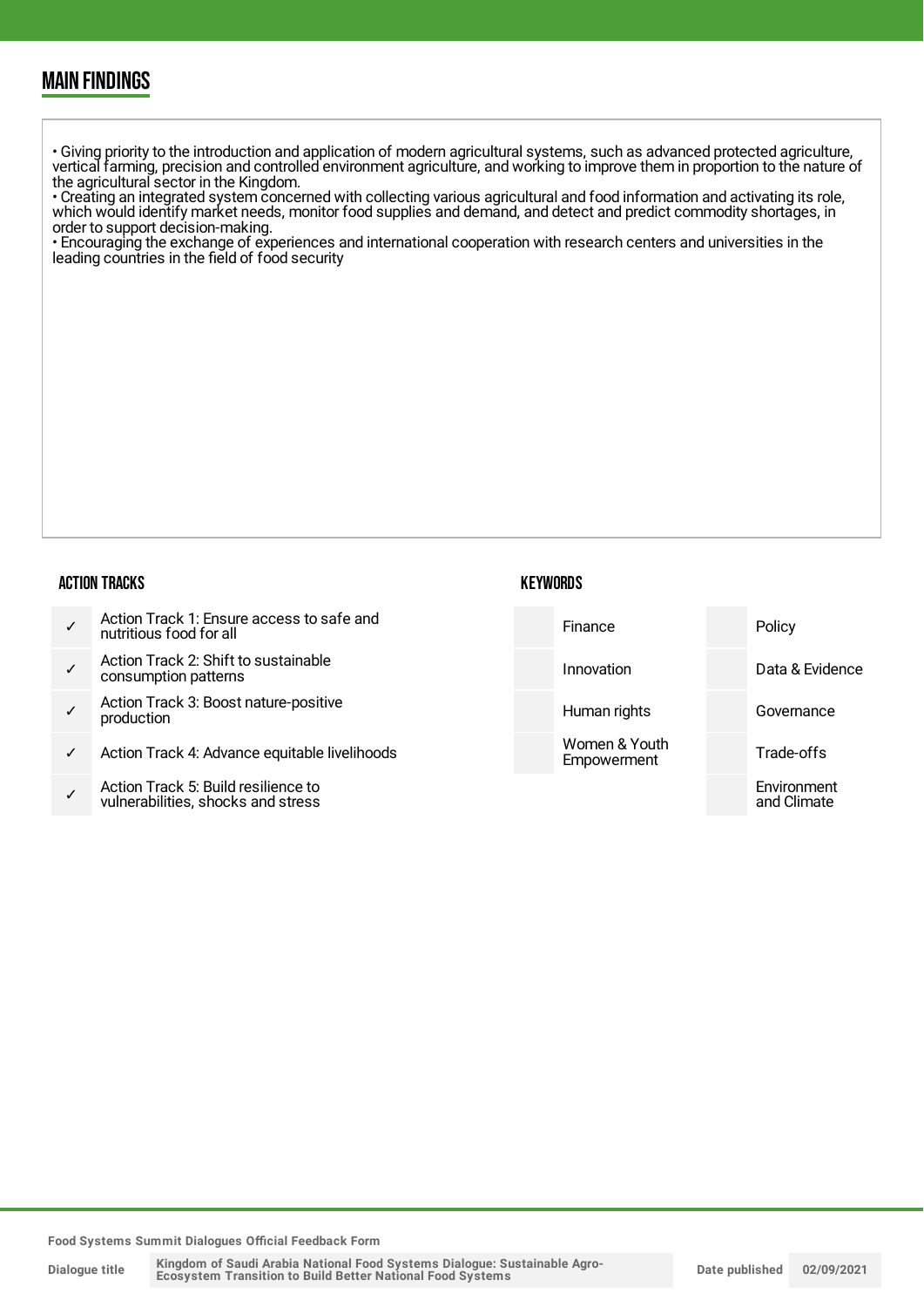Nature-based solutions to protect ecosystems and biodiversity services for developing more sustainable food systems in the Kingdom of Saudi Arabia

• Providing the necessary support to small farmers and productive families, encouraging them to adopt rural agriculture, and adopting the integrated farming approach with the aim of integrating and sequencing agricultural operations, and exploiting agricultural residues as sources for many different purposes such as fodder and fertilization.

• Exploiting renewable natural resources through expanding the preparation and cultivation of terraces, relying on water harvesting techniques, and rain-fed agriculture.

• Encouraging and spreading the culture of expanding the application of good agricultural practices, especially those related to production systems in the Kingdom (SAUDI G.A.P) and organic farming, and developing their practices and related policies.

#### ACTION TRACKS

| Action Track 1: Ensure access to safe and<br>nutritious food for all |
|----------------------------------------------------------------------|
|----------------------------------------------------------------------|

- ✓ Action Track 2: Shift to sustainable consumption patterns
- ✓ Action Track 3: Boost nature-positive production
- Action Track 4: Advance equitable livelihoods
- ✓ Action Track 5: Build resilience to vulnerabilities, shocks and stress

**KEYWORDS** 

Finance Policy Innovation Data & Evidence Human rights **Governance** Women & Youth **Empowerment** Trade-offs Environment and Climate

**Food Systems Summit Dialogues Official Feedback Form**

**Dialogue title**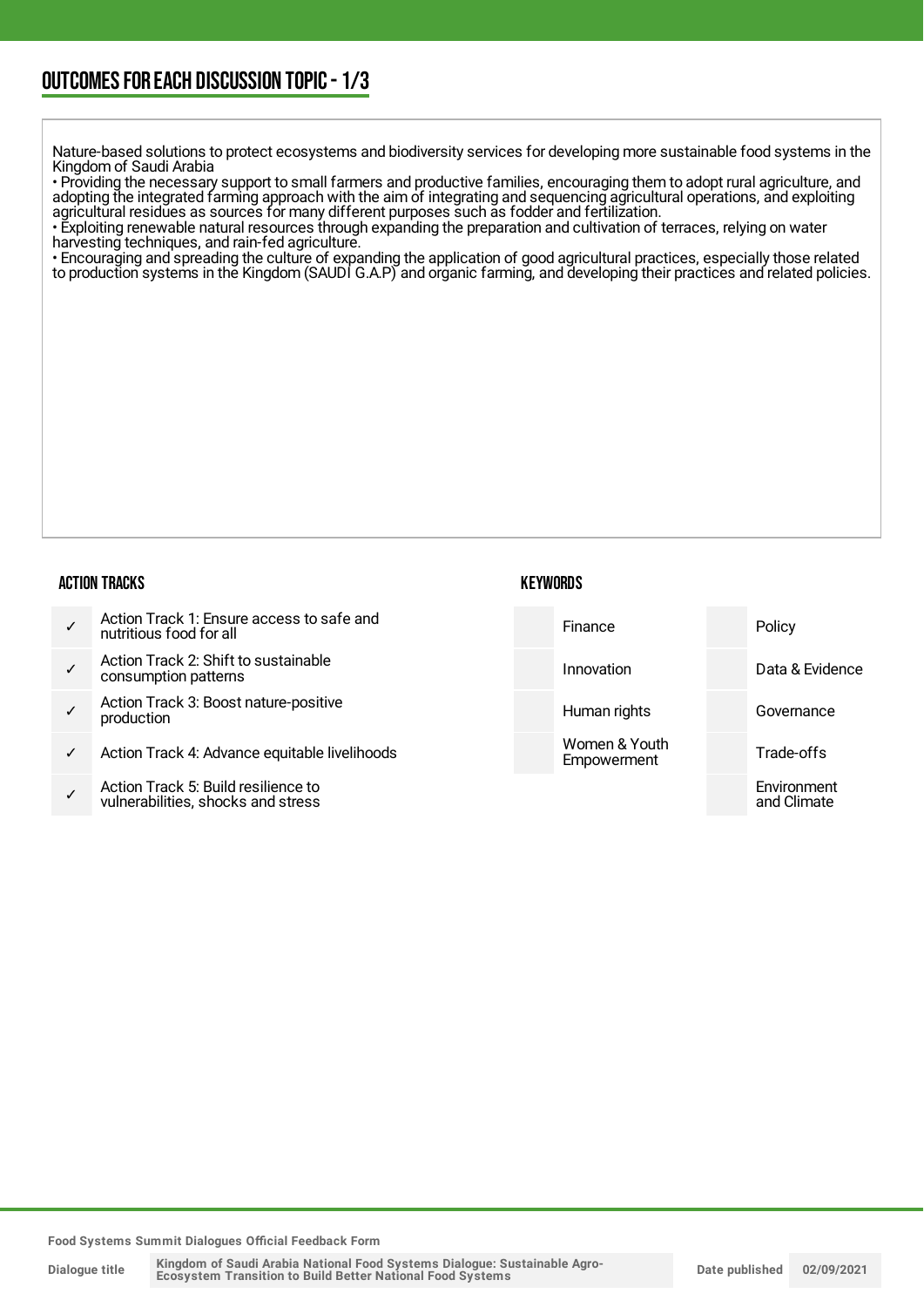### OUTCOMESFOR EACH DISCUSSION TOPIC- 2/3

Science-based solutions to enhance resource use efficiency to tackle the challenges faced by our Food Systems • Supporting and adopting the application of the results of scientific research based on innovation and translating them into practical practices in order to improve and increase productivity and reduce production costs in the Kingdom.

• Developing economic feasibility studies for the use of modern agricultural techniques and methods in the cultivation of crops with comparative advantage at the regional level and improving the effectiveness of the crop structure.

• Shifting to the use of innovative electronic platforms with the aim of strengthening the agricultural extension and marketing system across the food supply and production chain.

• Encourage and support investment in post-harvest technologies and packaging processes, through vertical, horizontal and technical expansion.

#### ACTION TRACKS

| Action Track 1: Ensure access to safe and<br>nutritious food for all |
|----------------------------------------------------------------------|
|                                                                      |

- ✓ Action Tra consumpti
	- Action Tra production
- Action Tra
- ✓ Action Tra vulnerabilit



| ck 1: Ensure access to safe and<br>food for all      | Finance                      | Policy                     |
|------------------------------------------------------|------------------------------|----------------------------|
| ck 2: Shift to sustainable<br>ion patterns           | Innovation                   | Data & Evidence            |
| ck 3: Boost nature-positive                          | Human rights                 | Governance                 |
| ck 4: Advance equitable livelihoods                  | Women & Youth<br>Empowerment | Trade-offs                 |
| ck 5: Build resilience to<br>ties, shocks and stress |                              | Environment<br>and Climate |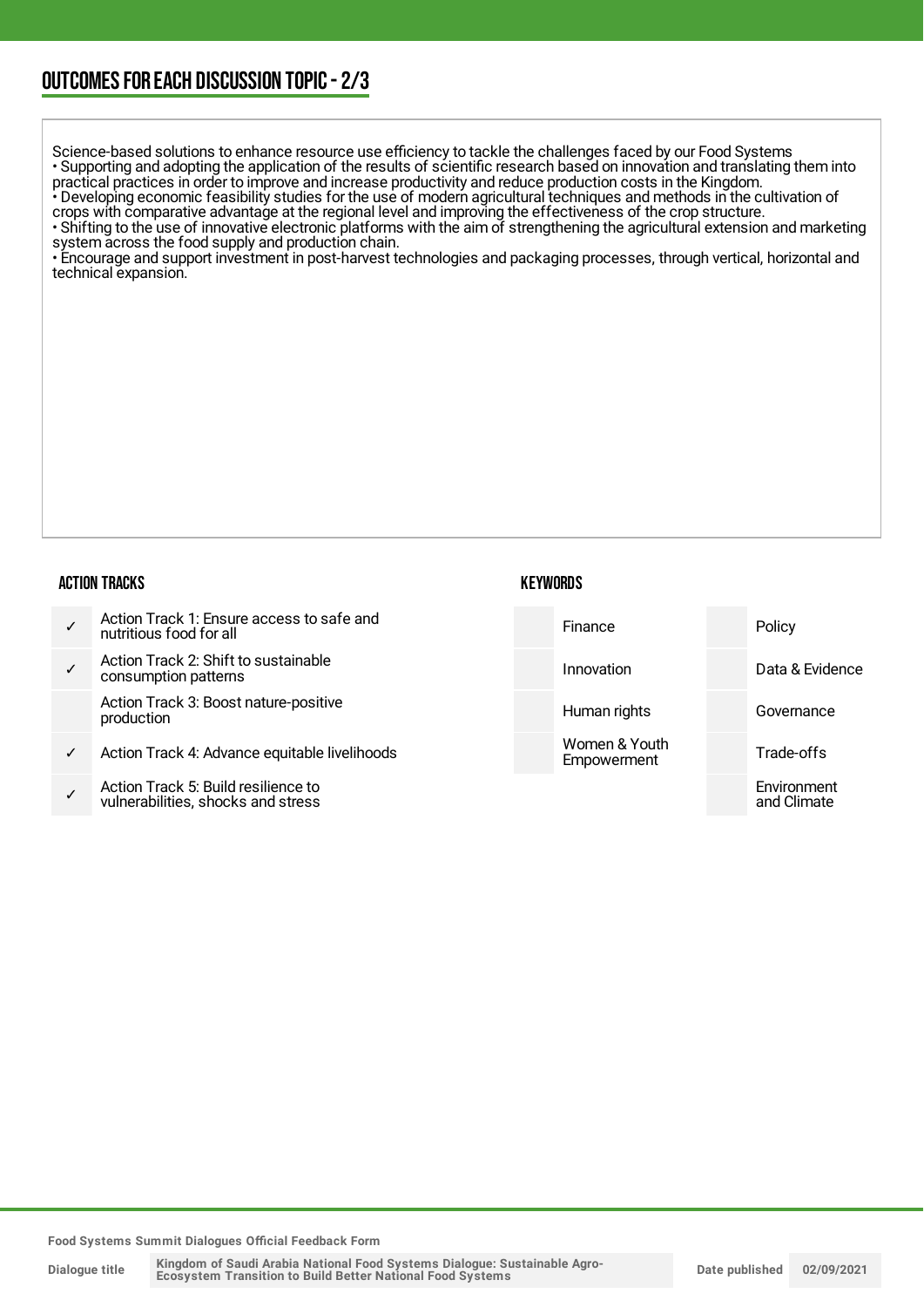Most important future pathways

• Applying the latest agricultural technologies in various sectors, especially those related to open crops, greenhouses, and hydroponic cultures without soil, through the use of modern technologies such as in the fields of irrigation, fertilization and control, for example, the use of slow-release fertilizers, modern irrigation, nanotechnology, biopesticides, remote sensing, biological control and cultivation of improved varieties.

• Restructuring and raising the efficiency of workers in the agricultural sector through capacity building and improving the effectiveness of agricultural extension.

• Work to raise consumer awareness through intensive awareness campaigns with the aim of improving consumption patterns and reducing food waste.

• Developing and activating the role of agricultural associations and agricultural service companies to enhance the efficiency of the agriculture and food sector.

#### ACTION TRACKS

|   | Action Track 1: Ensure access to safe and<br>nutritious food for all      | Finance                      | Policy                     |
|---|---------------------------------------------------------------------------|------------------------------|----------------------------|
|   | Action Track 2: Shift to sustainable<br>consumption patterns              | Innovation                   | Data & Evidence            |
|   | Action Track 3: Boost nature-positive<br>production                       | Human rights                 | Governance                 |
| ✓ | Action Track 4: Advance equitable livelihoods                             | Women & Youth<br>Empowerment | Trade-offs                 |
|   | Action Track 5: Build resilience to<br>vulnerabilities, shocks and stress |                              | Environment<br>and Climate |